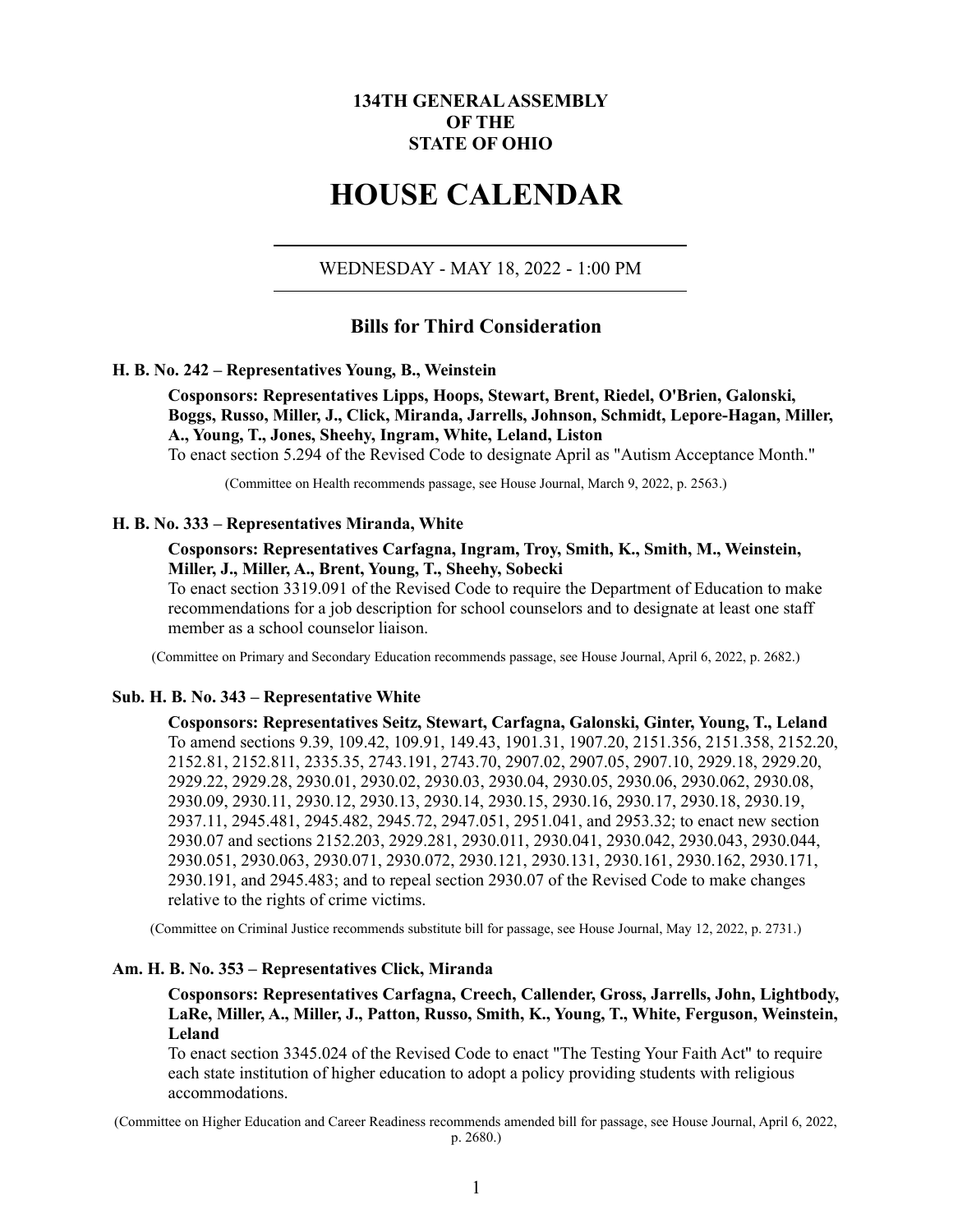#### **Am. H. B. No. 364 – Representative Patton**

To amend section 4909.172 of the Revised Code to make changes to the application process for the waterworks infrastructure improvement surcharge.

(Committee on Public Utilities recommends amended bill for passage, see House Journal, May 11, 2022, p. 2724.)

## **Sub. H. B. No. 372 – Representatives Ray, Roemer**

## **Cosponsors: Representatives Johnson, Click**

To amend sections 3781.19 and 3781.20 and to enact section 3781.21 of the Revised Code to make changes to the law relating to building inspections.

(Committee on Commerce and Labor recommends substitute bill for passage, see House Journal, May 11, 2022, p. 2723.)

#### **Am. H. B. No. 377 – Representatives Hall, Swearingen**

## **Cosponsors: Representatives Riedel, Click, Seitz, Carfagna, White, Jones, Callender, Edwards, Roemer, West**

To amend Section 220.11 of H.B. 168 of the 134th General Assembly to make an appropriation related to coronavirus local fiscal recovery.

(Committee on Finance recommends amended bill for passage, see House Journal, May 16, 2022, p. 2735.)

#### **Am. Sub. H. B. No. 422 – Representatives Fraizer, West**

## **Cosponsors: Representatives Click, Creech, Ferguson, Hall, Lipps, Seitz, Stoltzfus, Ingram, Sobecki, Wiggam**

To amend sections 701.10, 729.49, 735.29, and 743.04 and to enact sections 319.65, 701.101, 701.102, 701.20, 701.21, 701.22, 701.23, 701.24, 701.25, 701.26, 729.491, 729.492, 735.291, 743.041, 3745.15, 3745.151, 3745.152, 3745.153, 3745.154, 3745.155, 3745.156, 3745.157, 3745.158, 3745.159, 3745.1510, and 3745.1511 of the Revised Code regarding limitations on recovery and lien imposition by municipalities against property owners of non-owner-occupied properties for unpaid water, sewer, and disposal services rates and charges.

(Committee on Rules and Reference recommends amended bill for passage, see House Journal, May 17, 2022, p. 2737.) (Committee on State and Local Government recommends substitute bill for passage, see House Journal, March 8, 2022, p. 2555.)

#### **Sub. H. B. No. 542 – Representatives Roemer, Sobecki**

#### **Cosponsor: Representative Fraizer**

To amend sections 2925.01, 3333.26, 4709.01, 4709.07, 4709.08, 4709.09, 4709.11, 4709.12, 4709.14, 4709.99, 4713.01, 4713.02, 4713.06, 4713.07, 4713.071, 4713.08, 4713.081, 4713.09, 4713.10, 4713.14, 4713.141, 4713.16, 4713.17, 4713.25, 4713.28, 4713.30, 4713.31, 4713.34, 4713.35, 4713.39, 4713.41, 4713.46, 4713.49, 4713.55, 4713.56, 4713.58, 4713.59, 4713.60, 4713.61, 4713.62, 4713.63, 4713.64, 4713.641, 4713.66, 4713.69, and 4713.99; to enact new sections 4709.02, 4709.03, 4709.05, 4709.10, 4709.13, 4713.44, and 4713.45 and sections 4709.031, 4709.051, 4709.071, 4709.072, 4709.073, 4709.091, 4709.111, and 4709.112; and to repeal sections 4709.02, 4709.03, 4709.05, 4709.10, 4709.13, 4709.23, 4713.26, 4713.36, 4713.44, and 4713.45 of the Revised Code to make changes to the law governing the regulation of cosmetologists and barbers.

(Committee on Commerce and Labor recommends substitute bill for passage, see House Journal, May 11, 2022, p. 2725.)

#### **Sub. H. B. No. 545 – Representatives Abrams, Baldridge**

### **Cosponsors: Representatives LaRe, Seitz, Miller, K., Young, T., Jones, White, Ghanbari, Gross, Richardson, Miller, A., Miller, J.**

To amend section 4735.05 and to enact sections 2317.023 and 4113.42 of the Revised Code to generally allow for privileged testimonial communications between a peer support team member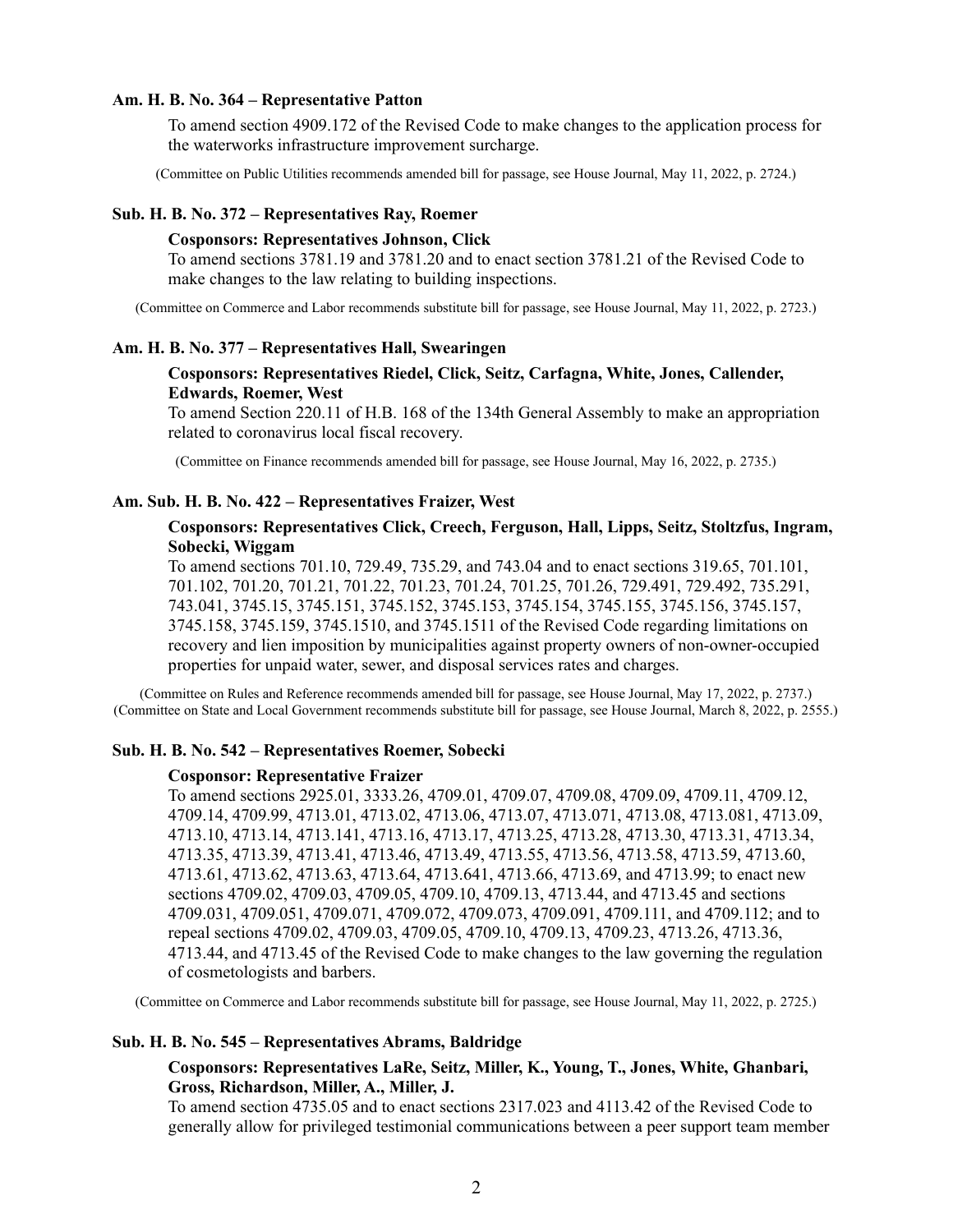and an individual receiving peer support services or advice from the team member.

(Committee on Civil Justice recommends substitute bill for passage, see House Journal, May 11, 2022, p. 2725.)

## **Sub. H. B. No. 564 – Representative Koehler**

## **Cosponsors: Representatives Seitz, Ginter, Carruthers**

To amend section 3501.054 of the Revised Code to permit certain public officials to collaborate with or accept money from a nongovernmental person or entity for using a building to train precinct election officials, to temporarily expand the category of first responders of certain townships who are considered part-time for purposes of health coverage, and to declare an emergency.

(Committee on State and Local Government recommends substitute bill for passage, see House Journal, April 12, 2022, p. 2702.)

## **Am. H. B. No. 567 – Representatives Stewart, Brown**

# **Cosponsors: Representatives Smith, K., Miller, A., Humphrey, Young, T., LaRe, Lanese, Carfagna, Koehler, Fraizer, Crossman, Manning, Hillyer, Hall, Galonski, Kick, Leland, Merrin, Skindell, White**

To amend section 2303.12 of the Revised Code to generally require the clerk of the court of common pleas to make available the court's general docket, including documents on each civil case file, on the clerk of court's web site.

(Committee on Civil Justice recommends amended bill for passage, see House Journal, May 5, 2022, p. 2719.)

## **Sub. H. J. R. No. 2 – Representatives LaRe, Swearingen**

Proposing to amend Section 9 of Article I of the Constitution of the State of Ohio to eliminate the requirement that the amount and conditions of bail be established pursuant to Section 5(b) of Article IV of the Constitution of the State of Ohio, and instead allow the courts to use factors such as public safety, including the seriousness of the offense, and a person's criminal record, the likelihood a person will return to court, and any other factor the General Assembly may prescribe.

(Committee on Criminal Justice recommends substitute resolution for adoption, see House Journal, May 12, 2022, p. 2732.)

# **H. B. No. 607 – Representatives LaRe, Swearingen**

To amend section 2937.23 of the Revised Code to add public safety as a factor in setting bail.

(Committee on Criminal Justice recommends passage, see House Journal, May 12, 2022, p. 2732.)

## **H. C. R. No. 28 – Representative Stewart**

# **Cosponsors: Representatives Bird, Carfagna, Fraizer, Hall, John, Riedel, Schmidt**

To urge the National Collegiate Athletics Association to restore the vacated wins and records from the 2010 football season of the Ohio State University.

(Committee on Higher Education and Career Readiness recommends adoption, see House Journal, April 6, 2022, p. 2681.)

## **Am. S. B. No. 236 – Senators Wilson, Lang**

## **Cosponsors: Senators Reineke, Cirino, Brenner, Blessing, Hackett, Hottinger, Johnson, McColley, Peterson, Romanchuk, Rulli, Schaffer, Thomas, Yuko**

To amend sections 1345.81 and 3901.41 of the Revised Code to enable insurers using an online platform to automatically enroll purchasers in digital communications and to modify a requirement regarding the use of salvage motor vehicle parts in repairs.

(House committee on Technology and Innovation recommends amended bill for passage, see House Journal, April 12, 2022, p. 2703.)

(Senate recommends passage, see Senate Journal, January 26, 2022, p. 1786.)

(Senate committee on Insurance recommends amended bill for passage, see Senate Journal, December 15, 2021, p. 1748.)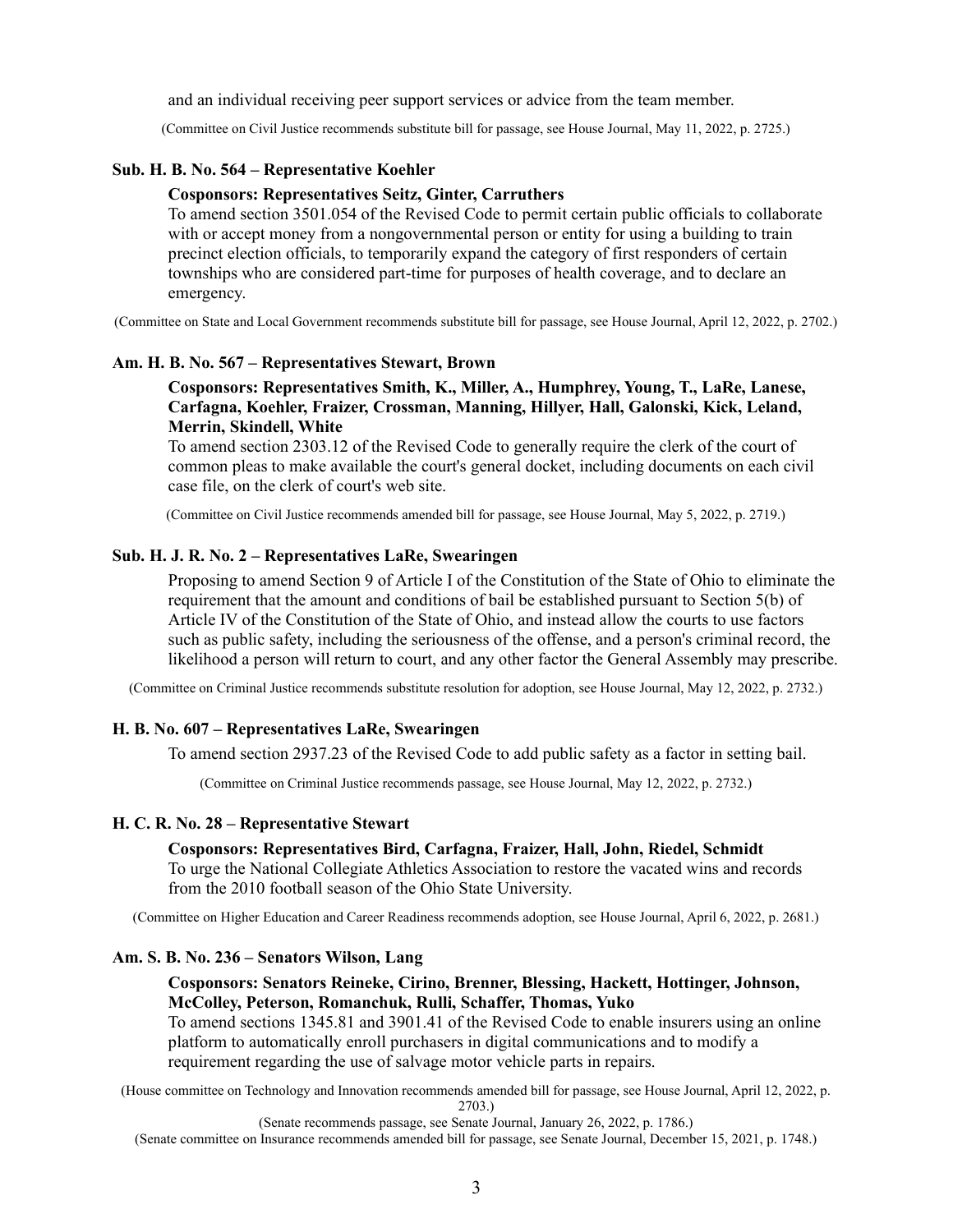# **(Bills or resolutions below the black line have been recommended for passage or adoption by designated committees)**

## **H. B. No. 15 – Representative Carfagna**

## **Cosponsors: Representatives Baldridge, McClain, Sheehy, Creech, Ghanbari, Hall, Johnson, O'Brien, Young, B.**

To enact section 5534.914 of the Revised Code to designate a portion of State Route 13 in Knox County as the "William 'Bill' Burgett Memorial Highway.

(Committee on Transportation and Public Safety recommends passage, see House Journal, March 3, 2021, p. 229.)

## **H. B. No. 19 – Representatives Sobecki, Sheehy**

**Cosponsors: Representatives Galonski, Miranda, Sweeney, Patton, Riedel, Crawley, Blackshear, Crossman, Smith, K., Russo, Schmidt, McClain, Click, Miller, J., Baldridge, Creech, Ghanbari, Hall, Johnson, O'Brien, Young, B.**

To enact section 5534.419 of the Revised Code to designate a portion of State Route 184 in Lucas County as the "Officer Anthony Dia Memorial Highway."

(Committee on Transportation and Public Safety recommends passage, see House Journal, March 3, 2021, p. 229.)

## **H. B. No. 25 – Representative Pavliga**

## **Cosponsors: Representatives Baldridge, McClain, Sheehy, Creech, Ghanbari, Hall, Johnson, Miranda, Young, B.**

To enact section 5534.828 of the Revised Code to designate a portion of Interstate Route 76 in Portage County as the "CPL Benjamin C. Dillon Memorial Highway."

(Committee on Transportation and Public Safety recommends passage, see House Journal, March 3, 2021, p. 230.)

## **H. B. No. 26 – Representative Richardson**

**Cosponsors: Representatives Abrams, Click, Ghanbari, Hall, McClain, Miller, A., Miller, J., Patton, Plummer, Ray, Riedel, Kick, Baldridge, Sheehy, Brent, Miranda, O'Brien** To enact section 5534.418 of the Revised Code to designate a portion of State Route 309 in Marion County as the "Deputy Sheriff Bill Bender and Trooper Randy Bender Memorial Highway."

(Committee on Transportation and Public Safety recommends passage, see House Journal, March 10, 2021, p. 289.)

## **H. B. No. 33 – Representatives Miranda, Denson**

**Cosponsors: Representatives Brinkman, Baldridge, Miller, J., Sykes, Smith, K., Hall, Ingram, Schmidt, Sobecki, Riedel, Crawley, Hoops, Patton, Crossman, Gross, Russo, Sheehy, Galonski, Click, Howse, McClain, Creech, Ghanbari, Johnson, LaRe, O'Brien, Young, B.**

To enact section 5534.415 of the Revised Code to designate a portion of Interstate Route 275 in Hamilton County as the "Officer Kaia L. Grant Memorial Highway."

(Committee on Transportation and Public Safety recommends passage, see House Journal, March 3, 2021, p. 230.)

## **H. B. No. 36 – Representatives LaRe, Miller, A.**

**Cosponsors: Representatives Miller, J., Hall, Hoops, Stewart, Gross, Fowler Arthur, Sheehy, Crossman, Schmidt, Smith, K., Richardson, Riedel, Kick, Baldridge, McClain, Creech, Ghanbari, Johnson, Miranda, Young, B.**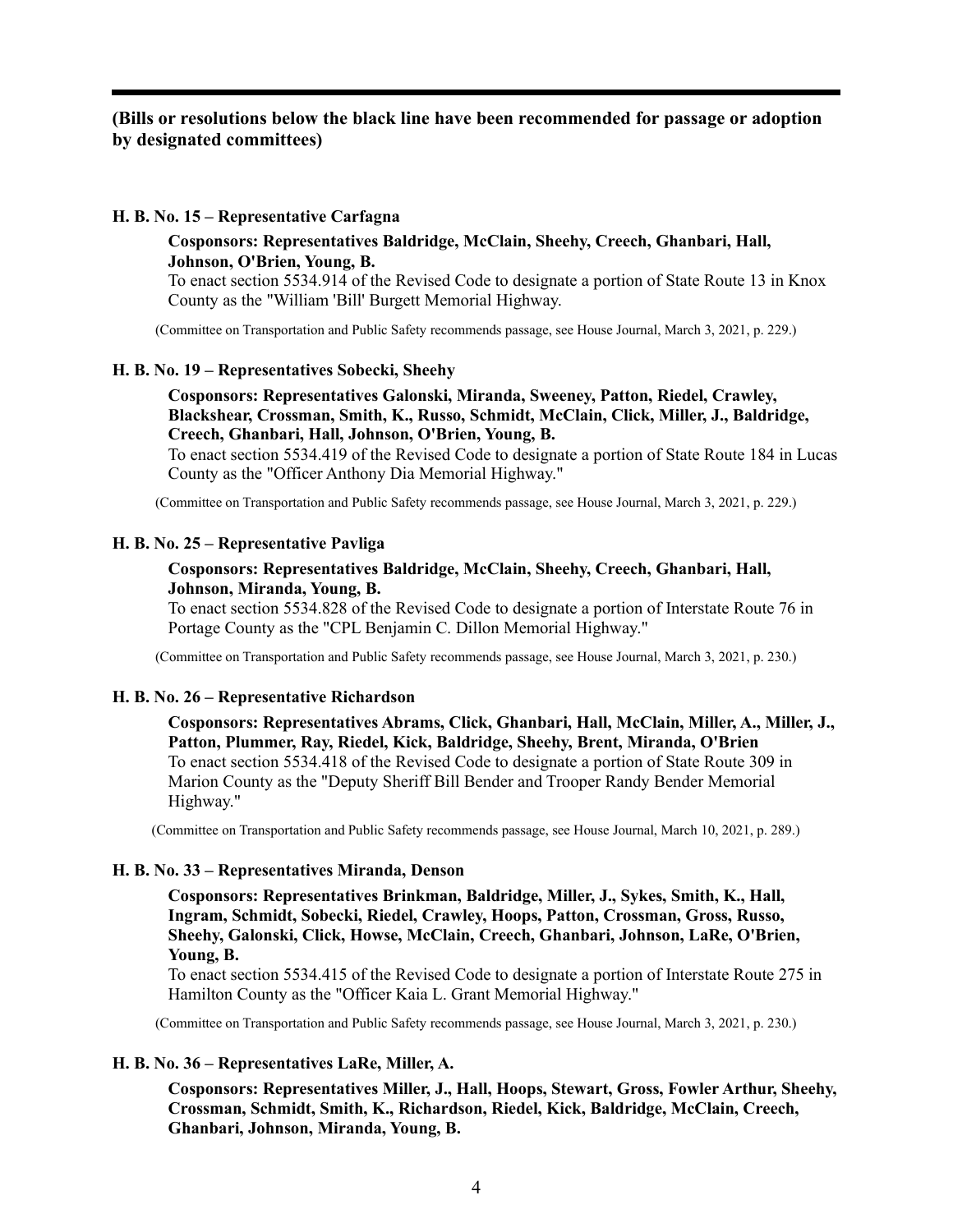To enact section 5534.838 of the Revised Code to designate a portion of State Route 158 in Fairfield County as the "SGT Joseph P. Collette Memorial Highway."

(Committee on Transportation and Public Safety recommends passage, see House Journal, March 3, 2021, p. 231.)

#### **Sub. H. B. No. 64 – Representative Powell**

**Cosponsors: Representatives Merrin, Click, Riedel, Sheehy, Seitz, Abrams, Schmidt, White** To amend section 2901.13 and to enact sections 2305.118, 2907.13, 2907.14, 4731.86, 4731.861, 4731.862, 4731.864, 4731.865, 4731.867, 4731.869, 4731.8610, and 4731.8611 of the Revised Code to create the crime of fraudulent assisted reproduction and civil actions for an assisted reproduction procedure without consent.

(Committee on Criminal Justice recommends substitute bill for passage, see House Journal, April 6, 2022, p. 2683.)

#### **H. B. No. 80 – Representative Sobecki**

**Cosponsors: Representatives Hicks-Hudson, Sheehy, Hall, Riedel, Galonski, Hoops, Gross, Liston, Click, Smith, K., Lepore-Hagan, Miller, J., O'Brien, Schmidt, LaRe, Richardson, Baldridge, McClain, Creech, Ghanbari, Johnson, Miranda, Young, B.**

To enact section 5534.432 of the Revised Code to designate a portion of State Route 184 in Lucas County as the "Officer Brandon Stalker Memorial Highway."

(Committee on Transportation and Public Safety recommends passage, see House Journal, March 3, 2021, p. 231.)

#### **H. B. No. 84 – Representative Jones**

#### **Cosponsors: Representatives Baldridge, McClain, Sheehy, Creech, Hall, O'Brien**

To enact section 5534.872 of the Revised Code to designate a portion of State Route 60 in Washington County as the "U.S. Army Specialist Christian D. Ward Memorial Highway."

(Committee on Transportation and Public Safety recommends passage, see House Journal, March 10, 2021, p. 290.)

#### **H. B. No. 85 – Representative Jones**

**Cosponsors: Representatives Baldridge, McClain, Sheehy, Creech, Hall, O'Brien** To enact section 5534.912 of the Revised Code to designate a portion of State Route 800 in Belmont County as the "Steven Lowell Cook Memorial Highway."

(Committee on Transportation and Public Safety recommends passage, see House Journal, March 10, 2021, p. 291.)

#### **H. B. No. 89 – Representative Wiggam**

**Cosponsors: Representatives Edwards, Lipps, Merrin, Manchester, Seitz, Vitale, Kick, Stoltzfus, Pavliga, Powell, Fowler Arthur, Schmidt, Callender, Creech, Dean, Ginter** To amend sections 2923.12, 2923.126, 2923.128, and 2923.16 of the Revised Code to modify the requirement that a concealed handgun licensee must notify a law enforcement officer that the licensee is authorized to carry a concealed handgun and is carrying a concealed handgun when stopped.

(Committee on State and Local Government recommends passage, see House Journal, March 10, 2021, p. 288.)

#### **H. B. No. 102 – Representative Holmes**

## **Cosponsors: Representatives Baldridge, McClain, Sheehy, Ghanbari, Hall, O'Brien, Young, B.**

To enact section 5534.841 of the Revised Code to designate a portion of Interstate Route 70 in Licking County as the "SFC Ron Rosser Medal of Honor Recipient Memorial Highway."

(Committee on Transportation and Public Safety recommends passage, see House Journal, March 10, 2021, p. 291.)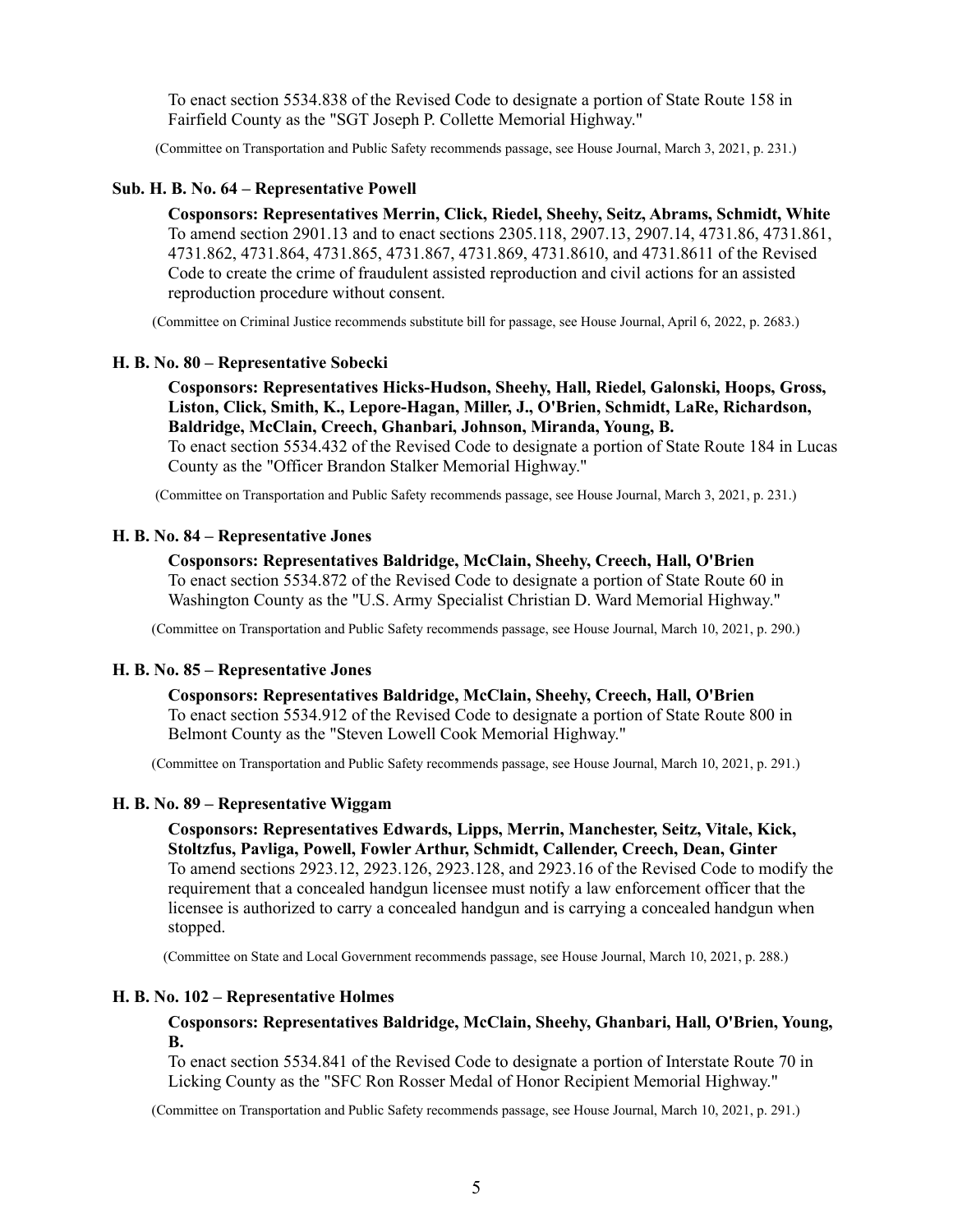### **H. B. No. 104 – Representative Stein**

**Cosponsors: Representatives Baldridge, McClain, Sheehy, Hall, Miranda, O'Brien** To enact section 5534.603 of the Revised Code to designate a portion of State Route 162 in Huron County as the "Army Sergeant Patrick Ryan Carroll Memorial Highway."

(Committee on Transportation and Public Safety recommends passage, see House Journal, March 10, 2021, p. 291.)

#### **H. B. No. 119 – Representatives Sweeney, Holmes**

**Cosponsors: Representatives Baldridge, McClain, Sheehy, Miranda, O'Brien, Young, B.** To amend section 4501.21 and to enact section 4503.507 of the Revised Code to create "The Ohio Aerospace Institute" license plate.

(Committee on Transportation and Public Safety recommends passage, see House Journal, March 10, 2021, p. 292.)

## **H. B. No. 131 – Representative Brinkman**

## **Cosponsors: Representatives Baldridge, McClain, Sheehy, Hall, O'Brien, Young, B.** To enact section 5534.416 of the Revised Code to designate a portion of U.S. Route 50 in Hamilton County as the "Deputy Sheriff Emil Kleinwaechter Memorial Highway."

(Committee on Transportation and Public Safety recommends passage, see House Journal, March 10, 2021, p. 292.)

#### **H. B. No. 154 – Representative Stewart**

#### **Cosponsors: Representatives Sheehy, Hall, LaRe**

To amend section 4501.21 and to enact section 4503.597 of the Revised Code to create the "Circleville Pumpkin Show" license plate.

(Committee on Transportation and Public Safety recommends passage, see House Journal, March 17, 2021, p. 362.)

## **H. B. No. 162 – Representative Galonski**

#### **Cosponsor: Representative Hillyer**

To express the General Assembly's intent to remove from the Revised Code derogatory terminology regarding individuals with disabilities.

(Committee on Civil Justice recommends passage, see House Journal, May 3, 2021, p. 635.)

## **H. B. No. 164 – Representative Ghanbari**

**Cosponsors: Representatives Baldridge, McClain, Sheehy, Creech, Hall, LaRe, O'Brien** To enact section 5534.837 of the Revised Code to designate a portion of State Route 795 in Wood County as the "Lake Township Veterans Memorial Highway."

(Committee on Transportation and Public Safety recommends passage, see House Journal, March 24, 2021, p. 398.)

#### **H. B. No. 171 – Representatives Lanese, Ray**

## **Cosponsors: Representatives Gross, Lipps, Miller, J., Riedel, Patton, Young, T., Baldridge, Sheehy, Hall, LaRe**

To amend section 4501.21 and to enact section 4503.578 of the Revised Code to create the "Keep Ohio Beautiful" license plate.

(Committee on Transportation and Public Safety recommends passage, see House Journal, March 17, 2021, p. 363.)

#### **H. B. No. 180 – Representative Abrams**

## **Cosponsors: Representatives Ray, Kick, Click, Schmidt, Riedel, LaRe, Bird, Gross, Patton, Hoops, Seitz, Baldridge, McClain, Sheehy, Creech, Hall, Miranda**

To enact section 5534.431 of the Revised Code to designate a portion of I-71 in Hamilton County as the "Officers Dennis Bennington and Robert Seiffert Memorial Highway."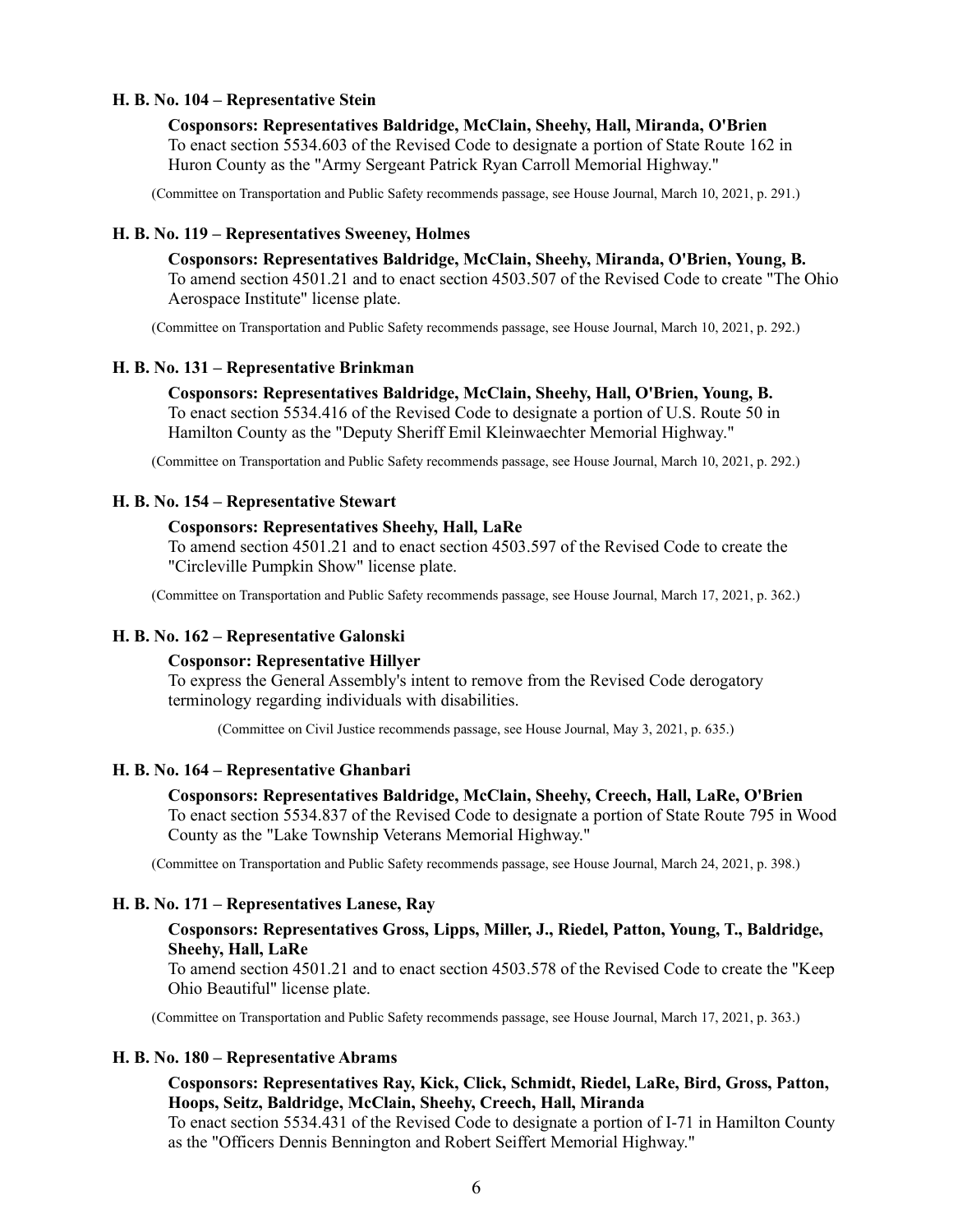(Committee on Transportation and Public Safety recommends passage, see House Journal, March 17, 2021, p. 363.)

## **Sub. H. B. No. 203 – Representative Powell**

## **Cosponsors: Representatives Riedel, Click, Fowler Arthur, Lipps, Gross, Merrin, Kick, McClain, Dean, Jordan, Zeltwanger**

To amend sections 109.73, 109.77, 109.771, 109.78, 109.804, 147.01, 147.63, 169.16, 173.21, 173.391, 173.422, 503.41, 715.27, 903.07, 905.321, 917.09, 917.091, 921.06, 921.11, 921.12, 921.24, 921.26, 926.30, 928.02, 943.09, 956.05, 956.06, 1315.04, 1315.13, 1315.23, 1321.04, 1321.37, 1321.53, 1321.64, 1321.74, 1322.10, 1322.21, 1513.07, 1513.161, 1514.12, 1514.47, 1531.40, 1533.051, 1533.51, 1561.14, 1561.15, 1561.16, 1561.17, 1561.18, 1561.19, 1561.20, 1561.21, 1561.22, 1565.06, 1565.15, 1707.15, 1707.151, 1707.16, 1707.161, 1707.163, 1707.165, 1717.06, 3101.10, 3301.071, 3301.074, 3319.088, 3319.22, 3319.226, 3319.229, 3319.26, 3319.261, 3319.262, 3319.27, 3319.28, 3319.301, 3319.303, 3319.361, 3327.10, 3703.21, 3704.14, 3713.05, 3717.09, 3723.03, 3723.06, 3737.83, 3737.881, 3742.05, 3743.03, 3743.16, 3743.40, 3743.51, 3748.07, 3748.12, 3769.03, 3770.05, 3772.13, 3772.131, 3773.36, 3773.421, 3781.10, 3781.102, 3781.105, 3905.041, 3905.062, 3905.063, 3905.07, 3905.071, 3905.072, 3905.08, 3905.09, 3905.30, 3905.471, 3905.72, 3905.81, 3905.85, 3916.03, 3951.03, 3951.05, 3951.09, 4104.07, 4104.101, 4104.19, 4105.02, 4169.03, 4301.10, 4508.03, 4508.04, 4508.08, 4511.763, 4701.06, 4701.07, 4701.10, 4703.08, 4703.10, 4703.33, 4703.35, 4703.37, 4707.07, 4707.072, 4707.09, 4709.07, 4709.08, 4709.10, 4713.10, 4713.28, 4713.30, 4713.31, 4713.34, 4713.37, 4713.69, 4715.03, 4715.09, 4715.10, 4715.16, 4715.27, 4715.362, 4715.363, 4715.39, 4715.42, 4715.421, 4715.43, 4715.53, 4715.62, 4717.05, 4717.051, 4717.10, 4723.08, 4723.09, 4723.26, 4723.32, 4723.41, 4723.651, 4723.75, 4723.76, 4723.85, 4725.13, 4725.18, 4725.26, 4725.48, 4725.52, 4725.57, 4725.591, 4727.03, 4728.03, 4729.09, 4729.11, 4729.15, 4729.901, 4729.921, 4730.10, 4731.151, 4731.19, 4731.291, 4731.293, 4731.294, 4731.295, 4731.297, 4731.299, 4731.30, 4731.52, 4731.572, 4731.573, 4732.10, 4732.12, 4732.22, 4733.18, 4733.19, 4734.23, 4734.27, 4734.283, 4735.023, 4735.07, 4735.08, 4735.09, 4735.10, 4735.27, 4735.28, 4736.10, 4736.14, 4740.05, 4740.06, 4741.12, 4741.13, 4741.14, 4741.19, 4743.04, 4743.041, 4747.04, 4747.05, 4747.10, 4749.12, 4751.01, 4751.15, 4751.20, 4751.201, 4751.202, 4751.21, 4751.32, 4752.05, 4752.12, 4753.07, 4753.071, 4753.072, 4753.073, 4753.08, 4753.09, 4753.12, 4755.08, 4755.09, 4755.411, 4755.44, 4755.441, 4755.45, 4755.451, 4755.48, 4755.482, 4755.62, 4755.65, 4757.18, 4758.25, 4759.05, 4759.06, 4760.03, 4760.031, 4761.04, 4761.05, 4762.03, 4763.05, 4764.10, 4765.10, 4765.11, 4765.30, 4765.55, 4767.031, 4771.08, 4773.03, 4774.03, 4775.07, 4778.03, 4778.08, 4778.09, 4779.17, 4779.18, 4781.07, 4781.08, 4781.17, 4783.04, 5123.161, 5123.45, 5126.25, 5902.02, 5903.04, 6109.04, and 6111.46; to enact sections 3746.041, 4796.01, 4796.02, 4796.03, 4796.04, 4796.05, 4796.08, 4796.10, 4796.12, 4796.15, 4796.18, and 4796.20; and to repeal sections 921.08, 1322.24, 3905.081, 4707.12, 4740.08, and 4757.25 of the Revised Code to require an occupational licensing authority to issue a license or government certification to an applicant who holds a license, government certification, or private certification or has satisfactory work experience in another state under certain circumstances and to amend the version of section 3319.22 of the Revised Code that is scheduled to take effect on April 12, 2023, to continue the changes on and after that date.

(Committee on State and Local Government recommends substitute bill for passage, see House Journal, April 12, 2022, p. 2702.)

## **H. B. No. 204 – Representative Click**

# **Cosponsors: Representatives Creech, Fowler Arthur, Ghanbari, Hall, Jarrells, Johnson, Lampton, LaRe, McClain, Miller, J., Pavliga, Stewart, Swearingen, West, White, Young, B., Young, T., Sheehy, Lepore-Hagan**

To enact section 5534.90 of the Revised Code to designate a portion of U.S. Route 20, in Sandusky County, as "Charles Woodson Way."

(Committee on Transportation and Public Safety recommends passage, see House Journal, June 9, 2021, p. 815.)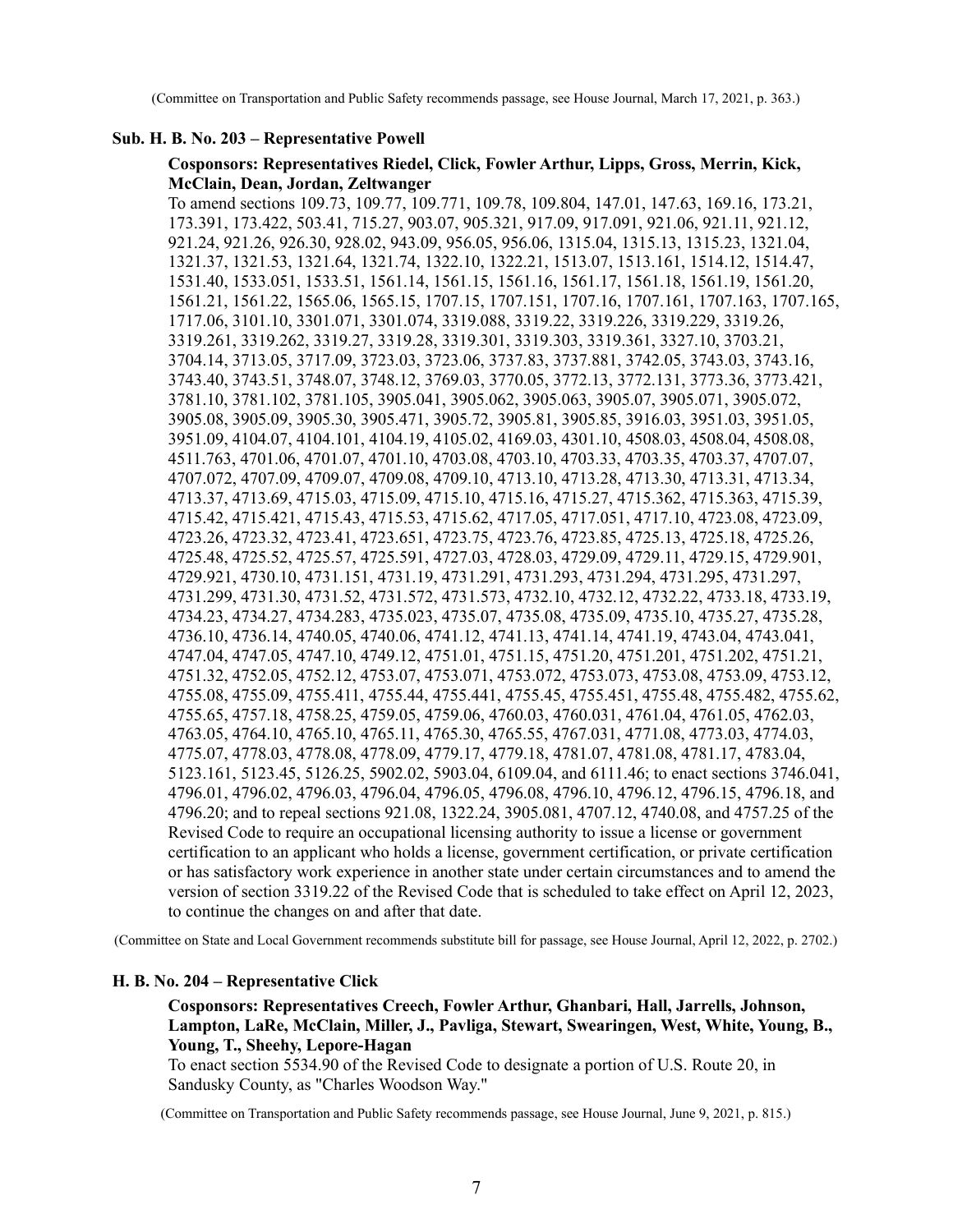## **H. B. No. 216 – Representative Galonski**

## **Cosponsors: Representatives Miller, J., Smith, K., Crossman, Weinstein, Riedel, Troy, O'Brien, Lepore-Hagan, Russo, Crawley**

To amend section 4503.29 of the Revised Code to allow an applicant for a military license plate to present to the Bureau of Motor Vehicles, as evidence of an honorable discharge, a countyissued veterans identification card in lieu of a DD-214 form issued by the United States Department of Defense.

(Committee on Transportation and Public Safety recommends passage, see House Journal, October 27, 2021, p. 1792.)

#### **H. B. No. 217 – Representative Baldridge**

## **Cosponsors: Representatives Hall, Smith, K., Schmidt, Ghanbari, McClain, Kick, Miller, J., Riedel, Bird, Click, Sheehy, Creech, LaRe, Miranda, O'Brien**

To enact section 5534.819 of the Revised Code to designate U.S. Route 52 in Adams County the "Adams County Vietnam Veterans Memorial Highway."

(Committee on Transportation and Public Safety recommends passage, see House Journal, March 24, 2021, p. 398.)

## **H. B. No. 219 – Representative Stephens**

#### **Cosponsor: Representative Johnson**

To amend section 4501.21 and to enact section 4503.516 of the Revised Code to create the "Marshall University" license plate.

(Committee on Transportation and Public Safety recommends passage, see House Journal, May 18, 2021, p. 746.)

#### **H. B. No. 220 – Representative Bird**

#### **Cosponsor: Representative Sheehy**

To amend section 4501.21 and to enact section 4503.516 of the Revised Code to create the "University of Alabama" license plate.

(Committee on Transportation and Public Safety recommends passage, see House Journal, May 18, 2021, p. 746.)

#### **H. B. No. 246 – Representative Dean**

## **Cosponsors: Representatives Gross, Smith, K., Click, Kick, LaRe, Riedel, Hoops, Miller, J., Abrams, Jones, Bird, Baldridge, McClain, Sheehy, Creech, Ghanbari, Hall, Johnson, Lepore-Hagan, O'Brien**

To enact section 5534.433 of the Revised Code to designate a portion of State Route 123 in Warren County as the "Officer Ciera N. Greene Memorial Highway."

(Committee on Transportation and Public Safety recommends passage, see House Journal, April 21, 2021, p. 573.)

#### **H. B. No. 250 – Representative Bird**

## **Cosponsors: Representatives Kick, Abrams, Ghanbari, Gross, Hoops, Click, LaRe, Riedel, Fowler Arthur, Miller, J., Pavliga, Jones, Patton, Schmidt, Baldridge, McClain, Sheehy, Creech, Hall, Johnson, Lepore-Hagan, O'Brien**

To enact section 5534.414 of the Revised Code to designate a portion of State Route 32 in Clermont County as the "Deputy Bill Brewer Memorial Highway."

(Committee on Transportation and Public Safety recommends passage, see House Journal, April 21, 2021, p. 573.)

#### **Sub. H. B. No. 258 – Representative Fowler Arthur**

**Cosponsors: Representatives Bird, Kick, Click, Riedel, Pavliga, Miller, J., Hoops, Smith, K., Baldridge, McClain, Sheehy, Creech, Ghanbari, Hall, LaRe, O'Brien**

To enact section 5534.606 of the Revised Code to designate a bridge over Conneaut Creek in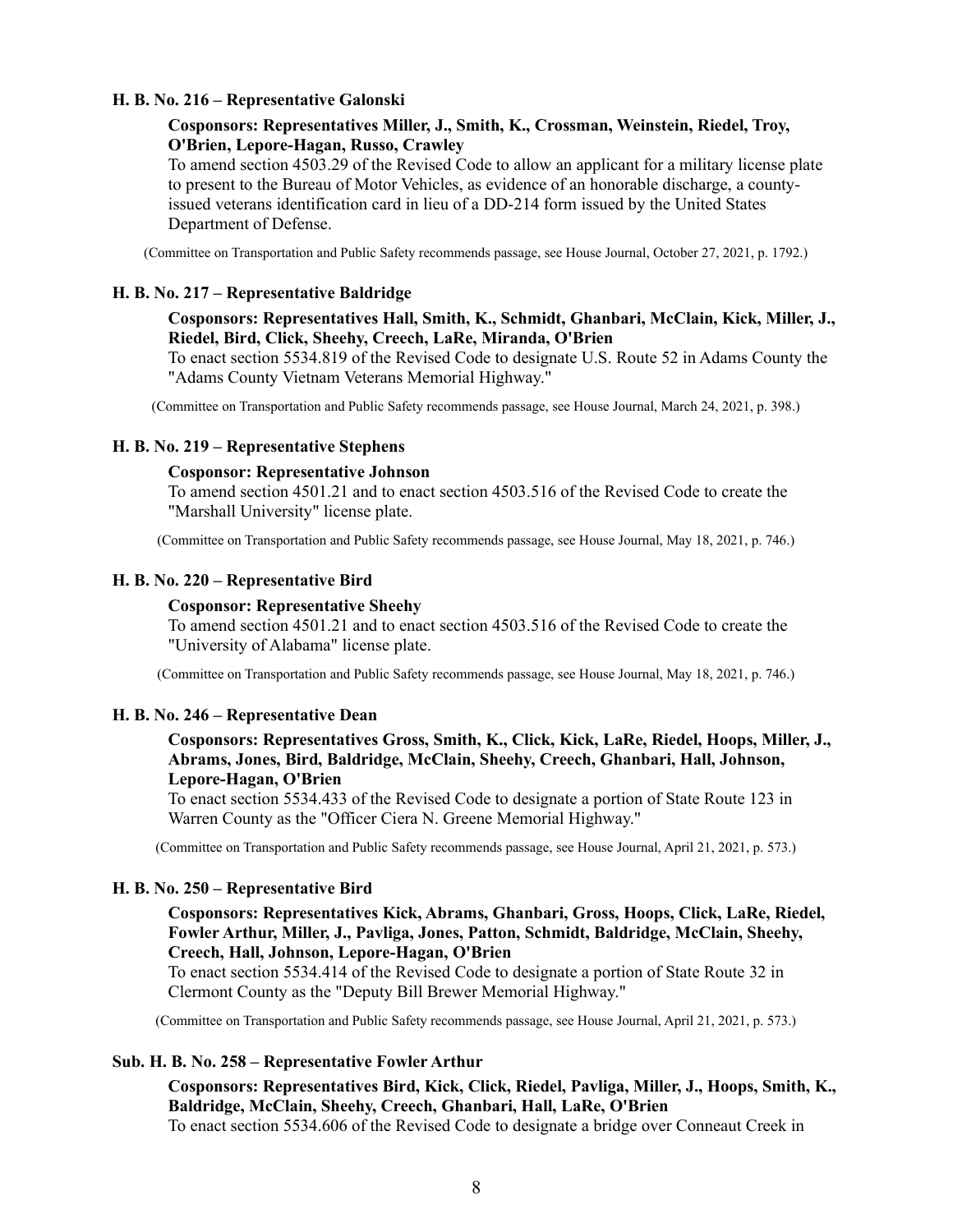Ashtabula County as the "Sgt. Thomas Cole Walker Memorial Bridge."

(Committee on Transportation and Public Safety recommends substitute bill for passage, see House Journal, May 4, 2021, p. 639.)

#### **H. B. No. 263 – Representative Roemer**

## **Cosponsors: Representatives Baldridge, McClain, Sheehy, Brent, Creech, Ghanbari, Hall, LaRe, O'Brien**

To enact section 5534.605 of the Revised Code to designate a portion of County Road 321 in Stark County as the "Sgt. Vernon R. Judd Memorial Highway."

(Committee on Transportation and Public Safety recommends passage, see House Journal, May 4, 2021, p. 640.)

#### **H. B. No. 268 – Representative Jordan**

## **Cosponsors: Representatives Stoltzfus, Merrin, Lipps, Riedel, Roemer, Plummer, Seitz, Gross, McClain, Wiggam, Young, T.**

To amend section 5739.02 of the Revised Code to exempt from sales and use taxes the sale of investment metal bullion and coins.

(Committee on Ways and Means recommends passage, see House Journal, May 19, 2021, p. 764.)

#### **H. B. No. 308 – Representative Brown**

#### **Cosponsors: Representatives Sheehy, Lepore-Hagan**

To amend section 4501.21 and to enact section 4503.703 of the Revised Code to create the "Loyal Order of the Moose" license plate.

(Committee on Transportation and Public Safety recommends passage, see House Journal, June 9, 2021, p. 815.)

#### **H. B. No. 328 – Representative Brown**

**Cosponsors: Representatives Brent, Lepore-Hagan, Smith, K., Crossman, Galonski, West, Weinstein, Troy, Lightbody, Smith, M., Kelly, Miller, A., LaRe, Seitz, Ingram, O'Brien, Boggs, Sweeney, Sobecki, Hoops, Sheehy, Carruthers, Click, Liston**

To enact section 107.64 of the Revised Code to establish the Governor's Office of Drug Policy.

(Committee on Behavioral Health and Recovery Supports recommends passage, see House Journal, March 21, 2022, p. 2592.)

#### **H. B. No. 330 – Representative Lepore-Hagan**

# **Cosponsors: Representatives Click, Galonski, Miller, J., O'Brien, Smith, K., Bird, Fowler Arthur, Riedel, Baldridge, McClain, Sheehy, Ghanbari, Miranda**

To enact section 5534.816 of the Revised Code to designate a bridge along State Route 46 in Mahoning County as the "Air Force 2nd Lt. William Vaughan Memorial Bridge."

(Committee on Transportation and Public Safety recommends passage, see House Journal, June 15, 2021, p. 853.)

#### **Sub. H. B. No. 381 – Representative Grendell**

## **Cosponsors: Representatives Hillyer, Gross, Schmidt, Seitz, Pavliga, Fowler Arthur, Hoops, Stein, Stephens**

To enact sections 4933.50 and 4933.501 of the Revised Code to allow for certain structures on a retail electric customer's property to be charged the same as the primary residence.

(Committee on Public Utilities recommends substitute bill for passage, see House Journal, November 16, 2021, p. 1828.)

# **H. B. No. 384 – Representative Cutrona**

#### **Cosponsors: Representatives Baldridge, McClain, Creech, Hall**

To enact section 5534.921 of the Revised Code to designate a portion of State Route 7 in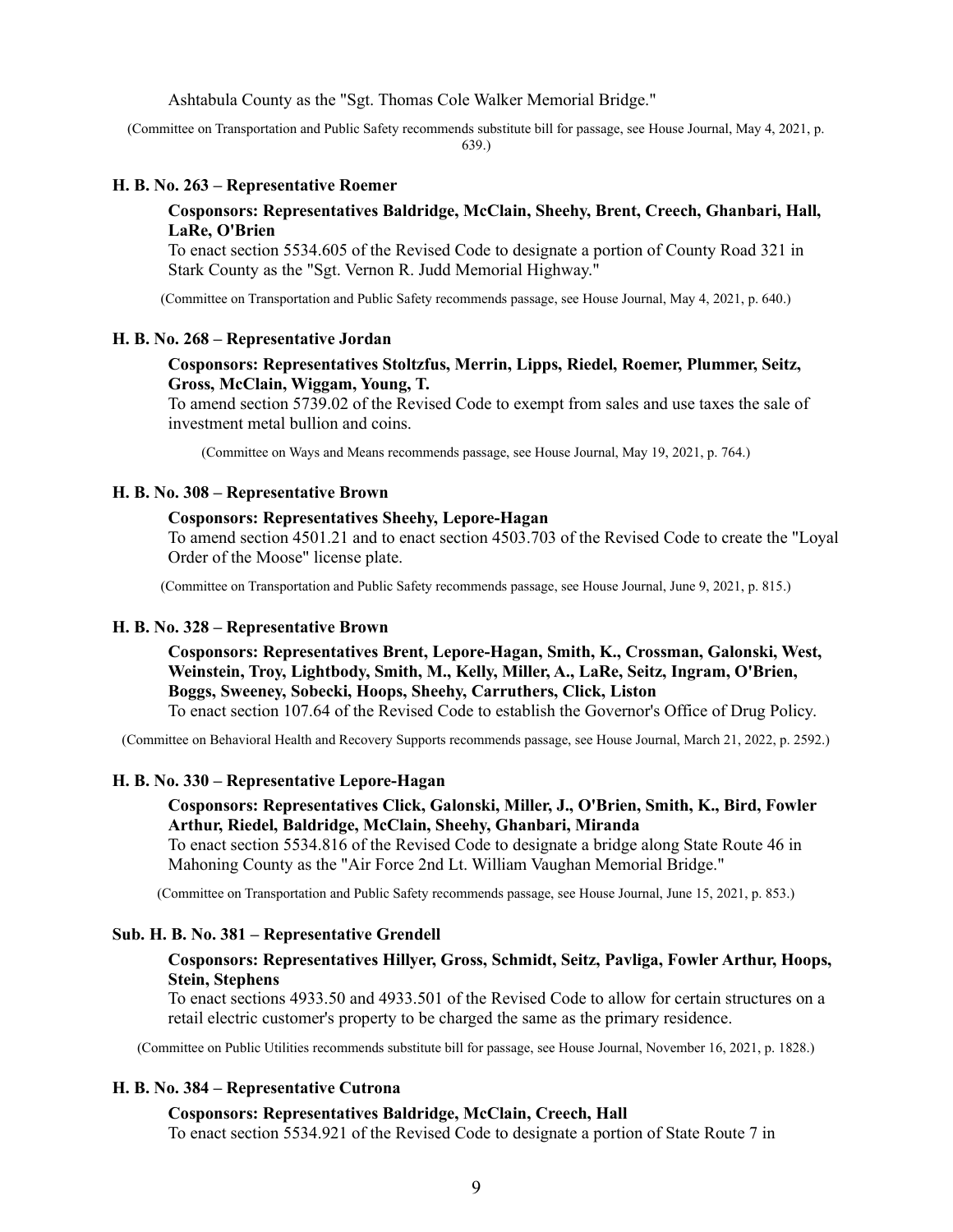Mahoning County as the "Clarence "Sonny" Smith, Jr. Highway."

(Committee on Transportation and Public Safety recommends passage, see House Journal, November 16, 2021, p. 1830.)

## **Sub. H. B. No. 389 – Representatives Leland, Seitz**

## **Cosponsors: Representatives Hoops, Ray, Stein, Lightbody, Boggs, Wilkin, Ingram, Sweeney, Brinkman, Carfagna, Gross, Hillyer**

To amend section 4928.02 and to enact sections 4928.6630, 4928.6631, 4928.6633, 4928.6634, 4928.6636, 4928.6639, 4928.6641, 4928.6644, 4928.6645, 4928.6646, 4928.6647, 4928.6650, 4928.6653, 4928.6655, 4928.6657, 4928.6660, and 4928.6665 of the Revised Code to permit electric distribution utilities to establish energy efficiency and demand reduction portfolios.

(Committee on Public Utilities recommends substitute bill for passage, see House Journal, November 18, 2021, p. 1958.)

#### **Am. H. B. No. 393 – Representative Click**

## **Cosponsors: Representatives Bird, Ghanbari, Gross, John, Pavliga, Riedel, Schmidt, Young, T., Baldridge, McClain, Sheehy, Brent, Creech, Hall, Johnson**

To enact section 5534.889 of the Revised Code to designate a portion of State Route 19 in Sandusky county as the "Teresa Miller-Martin 9/11 Memorial Highway."

(Committee on Transportation and Public Safety recommends amended bill for passage, see House Journal, October 13, 2021, p. 1762.)

## **H. B. No. 394 – Representative Carruthers**

### **Cosponsors: Representatives Ghanbari, Hall, Miller, K., O'Brien**

To amend section 4501.21 and to enact section 4503.885 of the Revised Code to create the "Stephen T. Badin High School" license plate.

(Committee on Transportation and Public Safety recommends passage, see House Journal, December 8, 2021, p. 2111.)

# **H. B. No. 395 – Representative Powell**

**Cosponsors: Representatives Baldridge, McClain, Sheehy, Brent, Creech, Hall, Johnson** To enact section 5534.416 of the Revised Code to designate a portion of I-75 in Miami County as the "Ohio State Highway Patrol MCEI Kimra Skelton Memorial Highway."

(Committee on Transportation and Public Safety recommends passage, see House Journal, October 13, 2021, p. 1763.)

#### **H. B. No. 403 – Representatives Fowler Arthur, Miller, A.**

#### **Cosponsors: Representatives Manning, Click**

To amend section 3319.313 of the Revised Code to require a school district superintendent or administrator of a public or chartered nonpublic school to file a report with the Department of Education regarding a teacher that retired under threat of disciplinary investigation.

(Committee on Primary and Secondary Education recommends passage, see House Journal, March 23, 2022, p. 2612.)

#### **H. B. No. 417 – Representative Hillyer**

**Cosponsors: Representatives Fowler Arthur, Click, Loychik, Riedel, Bird, Galonski, Wiggam, Hoops, Schmidt, Baldridge, McClain, Sheehy, Creech, Ghanbari, Hall, Miller, K.** To enact section 5534.54 of the Revised Code to designate a portion of U.S. Route 36 in Tuscarawas County as the "Robert E. Turney Memorial Highway."

(Committee on Transportation and Public Safety recommends passage, see House Journal, October 27, 2021, p. 1792.)

## **H. B. No. 423 – Representatives Roemer, Young, B.**

**Cosponsors: Representatives Bird, Click, Riedel, Wiggam, John, Fowler Arthur, Callender,**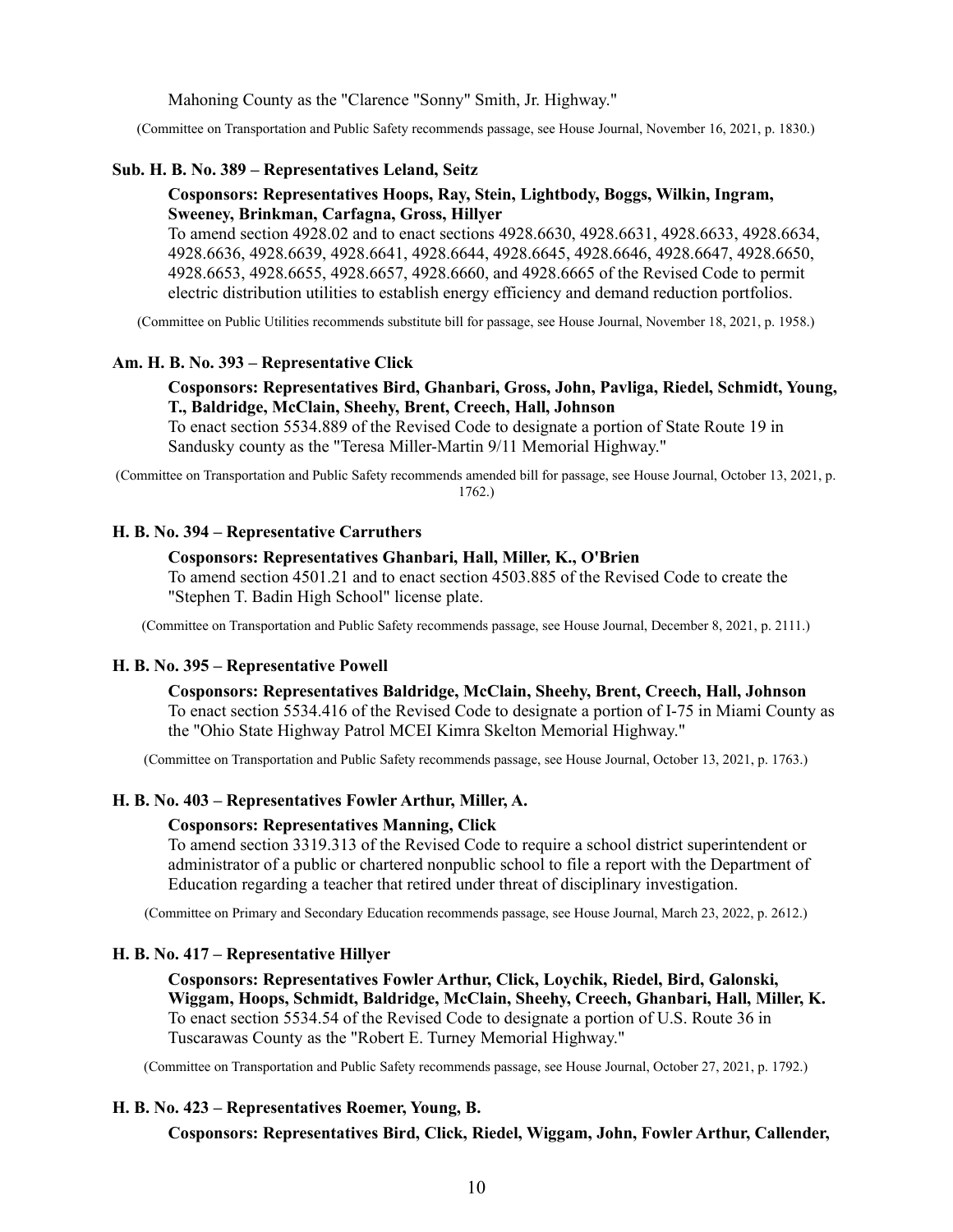#### **Creech, Dean, Ginter, Grendell, Humphrey, Skindell, Sobecki, Wilkin**

To enact section 5.076 of the Revised Code to designate the All-American Soap Box Derby as the official state gravity racing program.

(Committee on State and Local Government recommends passage, see House Journal, May 11, 2022, p. 2724.)

## **Sub. H. B. No. 441 – Representatives Wiggam, Cutrona**

**Cosponsors: Representatives Cross, Grendell, Hall, Carruthers, Loychik, Stoltzfus, Riedel, Plummer, Bird, Jordan, Gross, Fowler Arthur, Schmidt, Swearingen, Brinkman, Click, Jones, Edwards, Zeltwanger, Merrin, Lipps, McClain, Powell, Baldridge, John, Kick, Creech, Stein, Holmes, Johnson, Wilkin, Young, B., Dean**

To enact sections 1355.01, 1355.011, 1355.02, 1355.03, 1355.04, 1355.05, 1355.06, 1355.07, 1355.08, 1355.09, and 1355.10 of the Revised Code relating to the censorship of users' expressions by social media platforms.

(Committee on Civil Justice recommends substitute bill for passage, see House Journal, May 5, 2022, p. 2718.)

## **Am. H. B. No. 453 – Representative Jarrells**

**Cosponsors: Representatives White, Howse, Lightbody, Ingram, O'Brien, Ray, Sobecki, Upchurch, Blackshear, Brent, Boggs, Sweeney, Smith, M., Miranda, Leland, Young, T., Kick, Baldridge, Lepore-Hagan**

To amend section 4501.21 and to enact section 4503.519 of the Revised Code to create the "Recovery is Beautiful" license plate.

(Committee on Transportation and Public Safety recommends amended bill for passage, see House Journal, February 9, 2022, p. 2397.)

### **Am. H. B. No. 468 – Representative Pavliga**

## **Cosponsors: Representatives Hillyer, Liston, Humphrey, Stephens, Schmidt, White, Bird, Abrams, Click, Carruthers, John**

To enact sections 5119.80, 5119.801, and 5119.802 of the Revised Code to establish a 9-8-8 suicide hotline in Ohio.

(Committee on Behavioral Health and Recovery Supports recommends amended bill for passage, see House Journal, March 21, 2022, p. 2592.)

## **H. B. No. 469 – Representative Grendell**

# **Cosponsors: Representatives Baldridge, McClain, Creech, Hall, Miller, K.**

To enact section 5534.924 of the Revised Code to designate a portion of State Route 87 in Geauga County as the "Dr. Steven Takacs Memorial Highway."

(Committee on Transportation and Public Safety recommends passage, see House Journal, November 16, 2021, p. 1830.)

## **H. B. No. 473 – Representative White**

**Cosponsors: Representatives Kick, Patton, Schmidt, Fowler Arthur, Hoops, Pavliga, Click, Miller, J., Lipps, Troy, Plummer, Young, T., Baldridge, McClain, Ghanbari, Hall, Miller, K., O'Brien**

To enact section 5534.845 of the Revised Code to designate portions of State Route 48 in Montgomery County as the "Sgt. Kevin J. Lannon Memorial Way" and "Sgt. Cameron H. Thomas Memorial Way."

(Committee on Transportation and Public Safety recommends passage, see House Journal, December 8, 2021, p. 2111.)

## **Sub. H. B. No. 488 – Representatives Grendell, Galonski**

**Cosponsors: Representatives Seitz, Weinstein, Gross**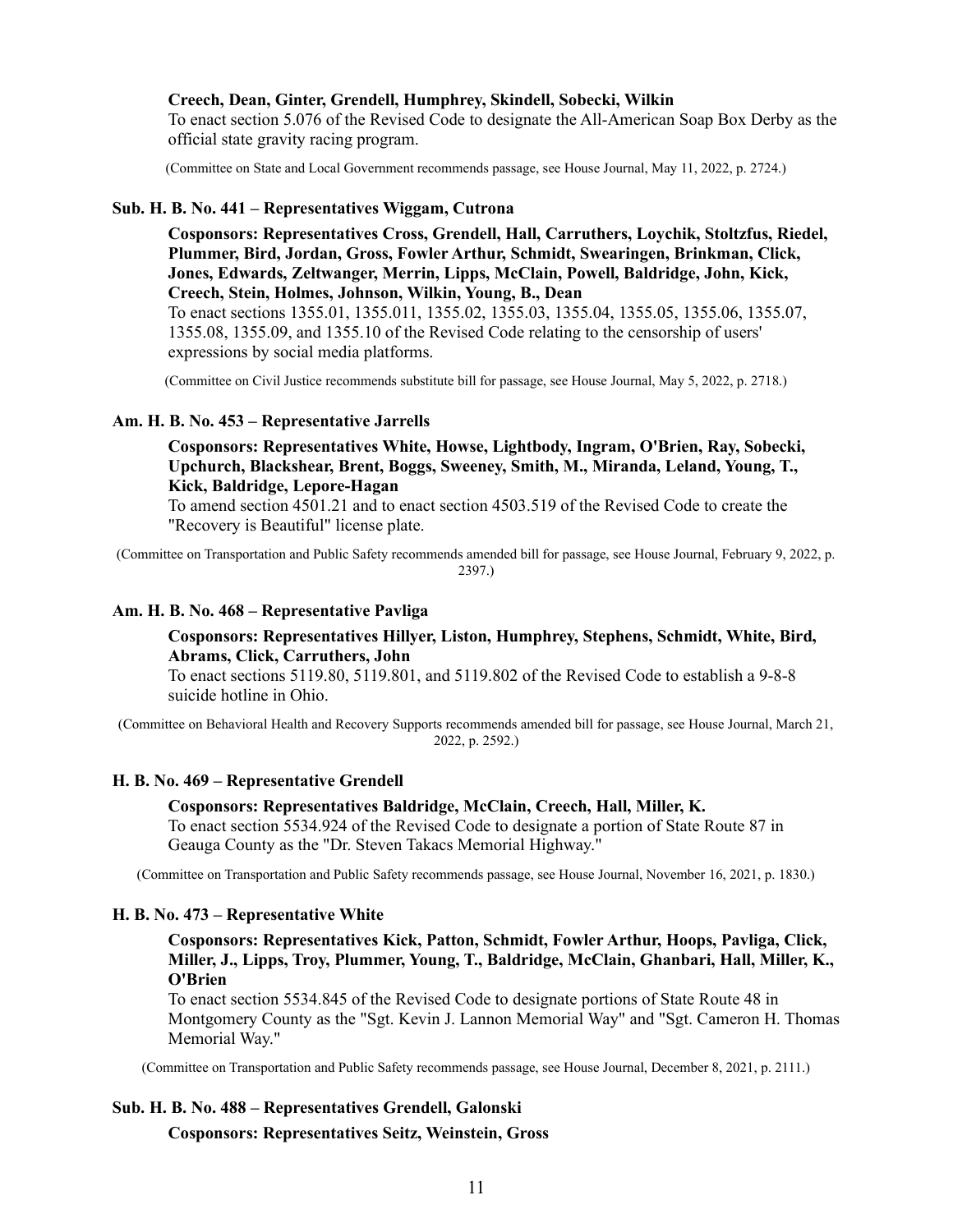To amend sections 305.14, 309.09, 309.10, 1545.07, 2101.19, 2109.21, 2111.01, 2111.011, 2111.02, 2111.021, 2111.022, 2111.03, 2111.031, 2111.04, 2111.041, 2111.05, 2111.06, 2111.08, 2111.091, 2111.12, 2111.13, 2111.131, 2111.18, 2111.181, 2111.19, 2111.20, 2111.23, 2111.26, 2111.33, 2111.37, 2111.38, 2111.39, 2111.44, 2111.46, 2111.47, 2111.49, 2111.50, 2112.01, and 2303.201 and to repeal sections 2111.07, 2111.15, 2111.34, 2111.35, 2111.36, and 2111.45 of the Revised Code to make changes to the Guardianship Law and to authorize a court of common pleas or county court to employ an attorney under certain circumstances to provide legal services to the court.

(Committee on Civil Justice recommends substitute bill for passage, see House Journal, April 6, 2022, p. 2682.)

#### **H. B. No. 493 – Representative Liston**

#### **Cosponsors: Representatives Sheehy, Lepore-Hagan, O'Brien**

To amend section 4501.21 and to enact section 4503.741 of the Revised Code to create the "Ohio House Rabbit Rescue" license plate.

(Committee on Transportation and Public Safety recommends passage, see House Journal, March 9, 2022, p. 2562.)

#### **H. B. No. 502 – Representative Hall**

#### **Cosponsors: Representatives Brent, Creech, Johnson, Miranda, O'Brien**

To amend section 4501.21 and to enact section 4503.582 of the Revised Code to create the "P.A.W.S." license plate.

(Committee on Transportation and Public Safety recommends passage, see House Journal, February 9, 2022, p. 2398.)

#### **H. B. No. 516 – Representative Hoops**

## **Cosponsors: Representatives Baldridge, Sheehy, Brent, Ghanbari, Hall, Johnson, Miller, K., O'Brien, Young, B.**

To enact section 5534.836 of the Revised Code to designate U.S. Route 224 in Putnam County as the "Putnam County Veterans Memorial Highway."

(Committee on Transportation and Public Safety recommends passage, see House Journal, February 16, 2022, p. 2433.)

## **H. B. No. 521 – Representative Hillyer**

# **Cosponsors: Representatives Baldridge, Sheehy, Brent, Ghanbari, Hall, Johnson, Miller, K., Miranda, O'Brien, Young, B.**

To enact section 5534.608 of the Revised Code to designate an overpass over U.S. Route 250 in Tuscarawas County as the "Specialist Ronald Gene Johnson Memorial Overpass."

(Committee on Transportation and Public Safety recommends passage, see House Journal, February 16, 2022, p. 2433.)

## **H. B. No. 526 – Representative Lipps**

## **Cosponsors: Representatives Baldridge, McClain, Sheehy, Hall**

To enact section 5534.915 of the Revised Code to designate a portion of U.S. Route 22 in Warren County the "Lester and Mary Oeder Memorial Highway."

(Committee on Transportation and Public Safety recommends passage, see House Journal, March 30, 2022, p. 2640.)

#### **H. B. No. 527 – Representative Lipps**

#### **Cosponsors: Representatives Baldridge, Miranda, O'Brien**

To amend section 4501.21 and to enact section 4503.704 of the Revised Code to create the "Shriners" specialty license plate.

(Committee on Transportation and Public Safety recommends passage, see House Journal, February 9, 2022, p. 2398.)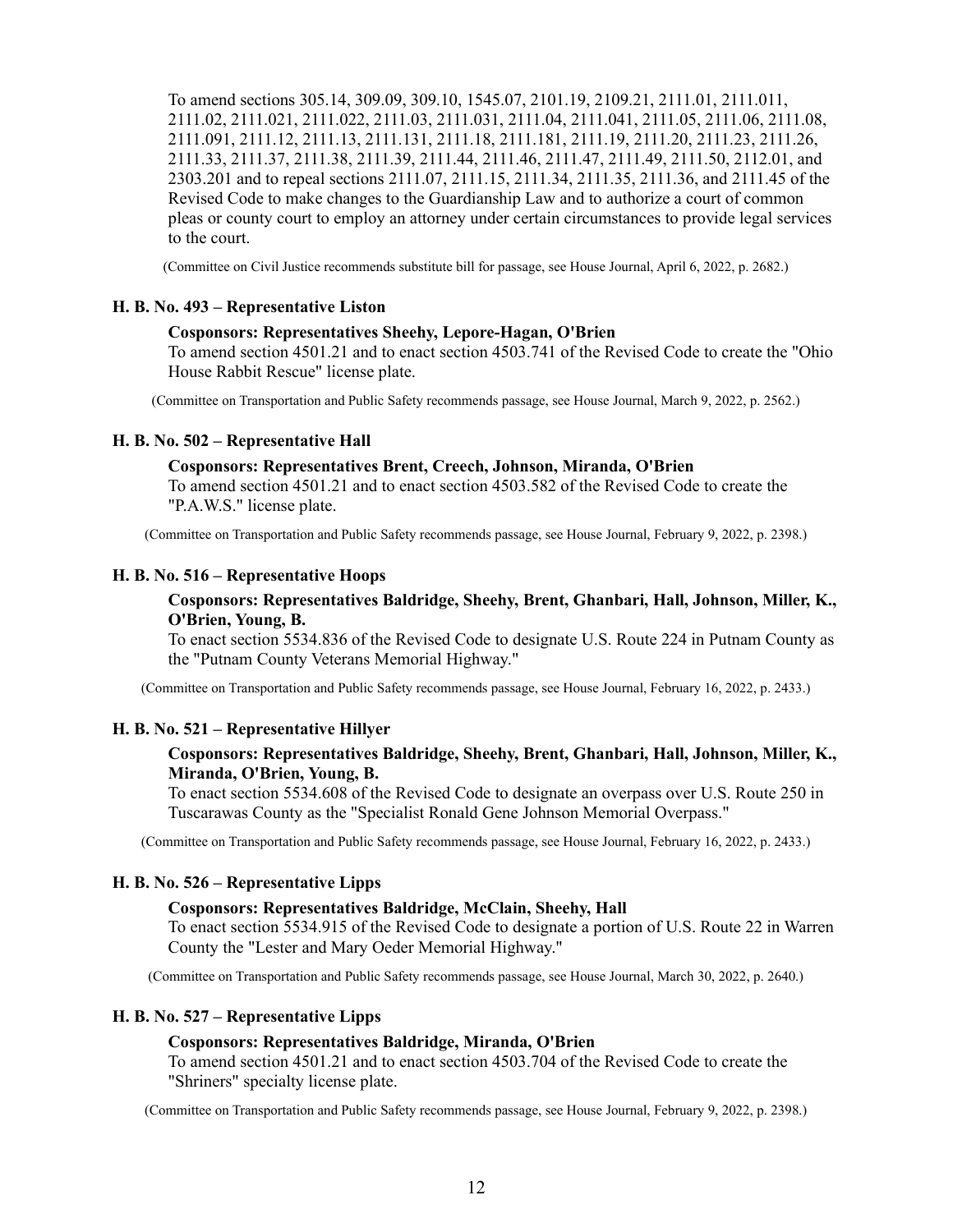#### **H. B. No. 555 – Representative Ray**

## **Cosponsors: Representatives Kick, Baldridge, McClain, Sheehy, Ghanbari, Hall, Johnson, Lepore-Hagan, Miller, K., O'Brien, Young, B.**

To enact section 5534.434 of the Revised Code to designate a portion of U.S. Route 42 in Medina County as the "Captain 'Smokey' Carl Edward Summers Memorial Highway."

(Committee on Transportation and Public Safety recommends passage, see House Journal, March 9, 2022, p. 2563.)

#### **H. B. No. 563 – Representatives Fowler Arthur, Ferguson**

**Cosponsors: Representatives Jordan, Stein, Hillyer, Brinkman, Click, Plummer, Holmes, Creech, Loychik, Riedel, Merrin, Cross, Carruthers, Stoltzfus, Pavliga, Dean, Wiggam, Hall, Gross, Edwards, Johnson, Zeltwanger, McClain, John, Lampton, Stewart, Powell** To amend section 5321.01 and to enact section 5325.01 of the Revised Code to limit local regulation of short-term rental property.

(Committee on State and Local Government recommends passage, see House Journal, May 11, 2022, p. 2726.)

#### **H. B. No. 584 – Representative Grendell**

## **Cosponsors: Representatives Baldridge, McClain, Sheehy, Hall, Lepore-Hagan, Miller, K., Miranda, Young, B.**

To enact section 5534.641 of the Revised Code to designate a portion of State Route 44 in Geauga County as the "Veterans Legacy Highway."

(Committee on Transportation and Public Safety recommends passage, see House Journal, March 23, 2022, p. 2609.)

#### **H. B. No. 589 – Representative Ferguson**

## **Cosponsors: Representatives Baldridge, McClain, Sheehy, Hall, Lepore-Hagan, Miller, K., Miranda, Young, B.**

To enact section 5534.435 of the Revised Code to designate a portion of State Route 7 in Jefferson County as the "Sheriff Fredrick J. Abdalla Memorial Highway."

(Committee on Transportation and Public Safety recommends passage, see House Journal, March 23, 2022, p. 2609.)

#### **H. C. R. No. 19 – Representative Jordan**

## **Cosponsors: Representatives Ferguson, McClain, Stein, Riedel, Zeltwanger, Vitale, Merrin, Gross, Bird**

To urge Congress to pass the "Federal Reserve Transparency Act of 2021."

(Committee on Financial Institutions recommends adoption, see House Journal, June 22, 2021, p. 875.)

## **S. B. No. 26 – Senator Hottinger**

**Cosponsors: Senators Kunze, Blessing, Hoagland, Schaffer, Antonio, Cirino, Craig, Fedor, Gavarone, Hackett, Johnson, McColley, O'Brien, Peterson, Reineke, Romanchuk, Rulli, Sykes, Thomas, Williams, Wilson, Yuko Representatives Baldridge, Hall, O'Brien** To enact section 5534.409 of the Revised Code to designate a portion of State Route 93, in Perry County, as the "Crooksville Firefighters David Theisen and Stephen Carletti Memorial Highway."

(House committee on Transportation and Public Safety recommends passage, see House Journal, May 18, 2021, p. 745.) (Senate recommends passage, see Senate Journal, May 5, 2021, p. 359.) (Senate committee on Transportation recommends passage, see Senate Journal, May 5, 2021, p. 356.)

## **Sub. S. B. No. 61 – Senators Blessing, Antonio**

## **Cosponsors: Senators Maharath, Cirino, Craig, Fedor, Rulli, Thomas, Yuko Representatives Hillyer, Skindell**

To amend sections 317.32, 349.01, 5311.05, 5311.08, 5311.081, 5311.091, 5311.16, 5311.18,